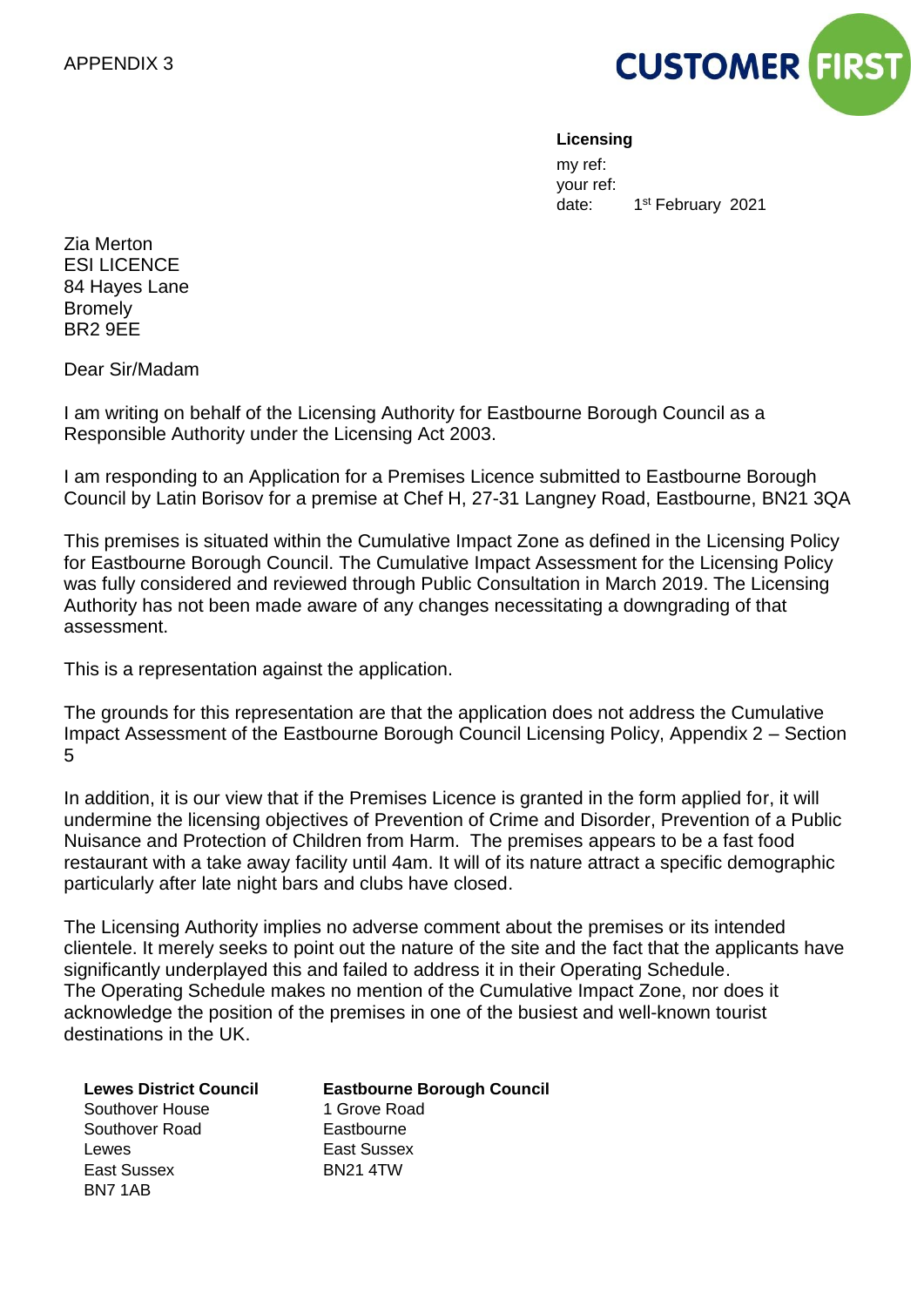Our conclusions are that little thought has been given to promoting the licensing objectives of Prevention of Crime and Disorder, Public Safety, Prevention of a Public Nuisance and Protection of Children from Harm.

## Operating Schedule.

## General

The information contained here is not site specific. It simply states what the Licensing Act requires for licensable activities to take place.

In our view little thought has been given to providing overall details of how the Premises Licence Holder and the DPS will promote the licensing objectives. It is a generic set of comments that provide no useful information as to how the business will promote the licensing objectives.

Nothing here addresses the particular nature of the venue or takes account of the Cumulative Impact Assessment.

## Prevention of Crime and Disorder

The Licensing Authority notes the intention to provide CCTV and the conditions attached to this. We expect this condition to be included on the Premises Licence should it be granted.

The Premises Licence Holder is applying for the sale of alcohol for consumption off the premises.

We note that there are a number of proposed conditions relating to the delivery of alcohol. If the licence is granted, we expect these to be added as conditions for this licensable activity.

The application makes no mention of sale of alcohol at the site to customers attending in person.

Is it the intention of the business to sell alcohol for consumption off site in such circumstances? Will alcohol be sold without a purchase of food?

Does the business intend to display alcohol at the site?

We note the premises is a restaurant/ take away food store and are concerned that no mention is made of controlling alcohol as described.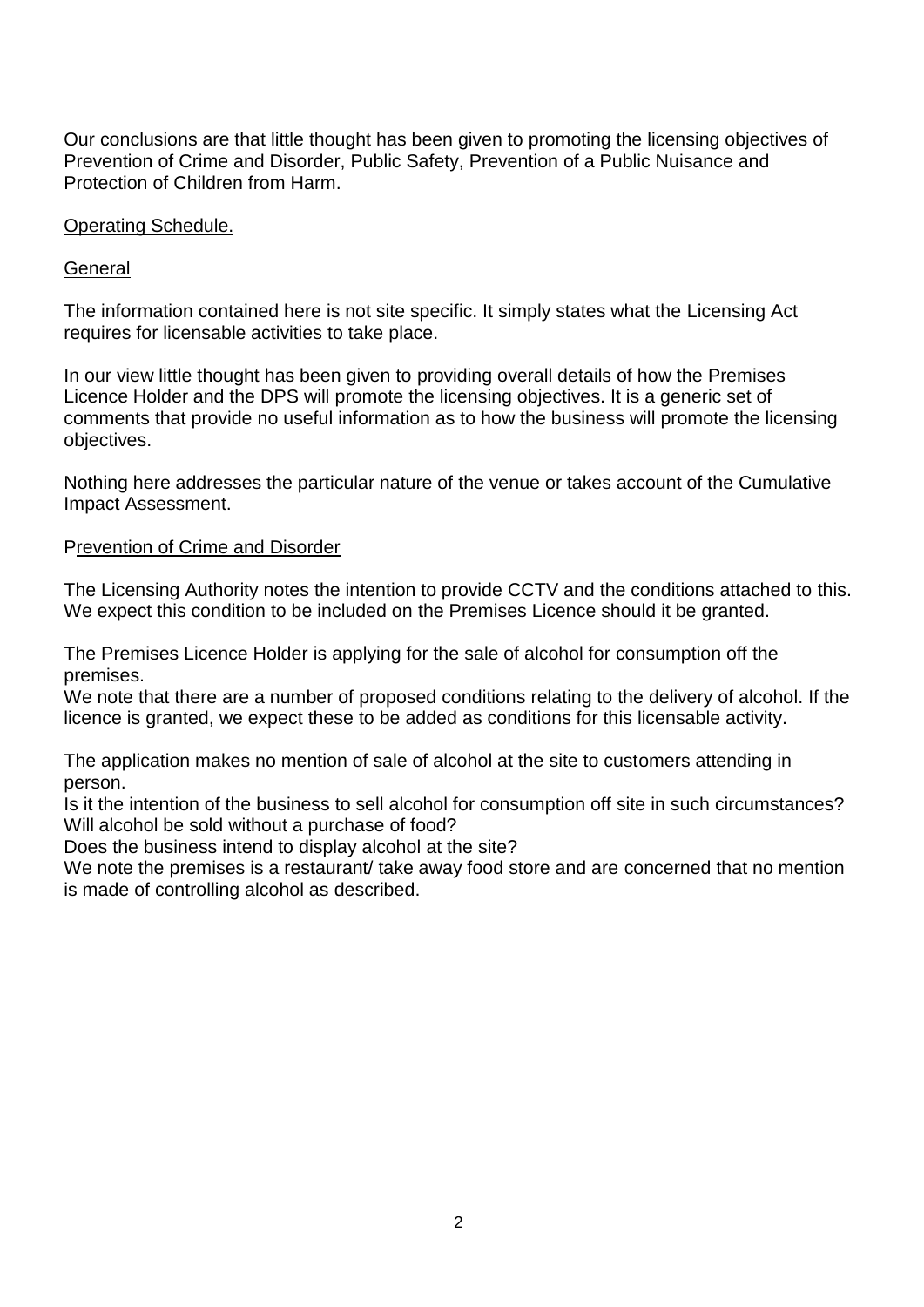## SIA Staff

The Licensing Authority notes the following information in the application:

*'SIA registered door staff can be employed to be on duty for the latter part of the evening and into the early hours'*

We are aware of a conversation between Sussex Police and the applicant's agents. It is surprising that the agents have not fully read the Licensing Policy for Eastbourne Borough Council and were not aware of the Cumulative Impact Zone.

If the application is granted this premises will be open until 4am serving food. It is in close proximity to other such establishments and importantly to a number of late-night venues licensed for music dancing and the sale of alcohol.

Experience tells us that food outlets in this location are very busy during the early hours of the morning with people who have been drinking in the late venues. This has the potential for customers acting irrationally, resulting in crime and disorder.

We note the conditions for CCTV and delivery of alcohol. However, little thought has been given to the practicalities of operating this premises and consider the comments about SIA staff to confirm this. It is little short of dismissive of this licensing objective.

## Prevention of a Public Nuisance

The Licensing Authority notes the intention to time restrict deliveries and waste collections. although the latter may be dictated by contractors. It also notes the intention to secure waste and keep movement of waste to a minimum.

Despite this the overall impression is that these are generic conditions and not site specific.

#### Protection of Children from Harm

The Licensing Authority notes the proposed conditions regarding an Age Verification Policy and expect these to be included should the application be granted. There are still concerns about the sale of alcohol at the site , its display and whether its with or without food.